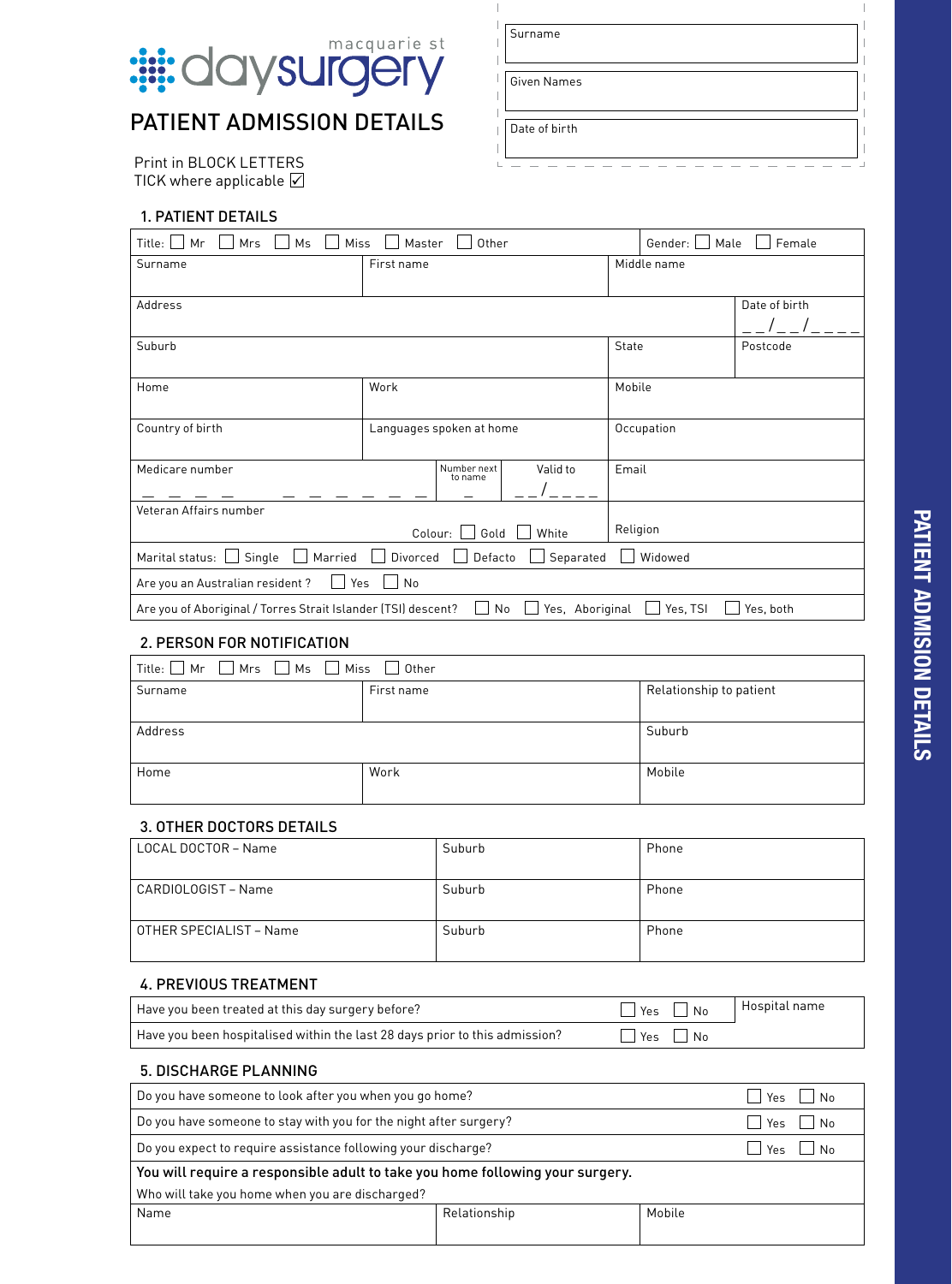

PATIFNT ADMISSION DETAILS

| Surname            |  |  |  |
|--------------------|--|--|--|
| <b>Given Names</b> |  |  |  |
| Date of birth      |  |  |  |

#### 6. HOW WILL YOU PAY FOR THIS ADMISSION ?

| UNINSURED - If you tick this box, please go to 8.<br>6.1<br>Requires upfront fee payment and account settled on discharge. An estimate of costs will be provided. |                         |                         |          |  |  |  |  |
|-------------------------------------------------------------------------------------------------------------------------------------------------------------------|-------------------------|-------------------------|----------|--|--|--|--|
| 6.2<br>PRIVATE HEALTH INSURANCE<br>May require excess and co-payment prior to admission and account settled on discharge.                                         |                         |                         |          |  |  |  |  |
| Membership number<br>Fund name                                                                                                                                    |                         | Single<br>$\Box$ Family |          |  |  |  |  |
| Contributor's name                                                                                                                                                | Relationship to patient |                         |          |  |  |  |  |
| Please go to 7.                                                                                                                                                   |                         |                         |          |  |  |  |  |
| WORKCOVER   THIRD PARTY - Insurance approval letter must accompany this form<br>6.3                                                                               |                         |                         |          |  |  |  |  |
| Name of insurance company / solicitor                                                                                                                             |                         | Claim No.               |          |  |  |  |  |
| Address                                                                                                                                                           |                         | <b>State</b>            | Postcode |  |  |  |  |
| Email<br>Case Manager                                                                                                                                             |                         | Tel                     |          |  |  |  |  |

#### 7. PERSON RESPONSIBLE FOR THIS ACCOUNT ?

| Is this the patient? $\Box$ Yes – please sign consent below at 8. |      | $\Box$ No, please complete details below and go to 8. |                         |          |  |
|-------------------------------------------------------------------|------|-------------------------------------------------------|-------------------------|----------|--|
| Name                                                              |      |                                                       | Relationship to patient |          |  |
|                                                                   |      |                                                       |                         |          |  |
| Address                                                           |      |                                                       | State                   | Postcode |  |
|                                                                   |      |                                                       |                         |          |  |
| Home                                                              | Work |                                                       | Mobile                  |          |  |
|                                                                   |      |                                                       |                         |          |  |

#### 8. PAYMENT OF ACCOUNT

The portion of the estimated day surgery fees not covered by a health fund must be paid prior to admission. Any additional fees incurred during your stay are payable on discharge.

I have received information from my health fund regarding my estimated expenses and I understand and agree to pay all fees in relation to my day surgery stay, including where my health fund or insurance claim is denied for any reason.

| Signature of person completing this form | Print name | Date |  |
|------------------------------------------|------------|------|--|
|                                          |            |      |  |

#### 9. PATIENT DECLARATION

- I have given complete and accurate answers to this questionnaire (including the Patient Health Questionaire on the following page) to the best of my knowledge.
- I hereby consent to the use of personal information to inform my local doctor and other healthcare professionals involved in providing me with care following my discharge of the outcome of treatment provided to me by Macquarie St Day Surgery
- I have been informed of my rights and responsibilities as outlined in the brochure provided.
- I have read and agree with the Macquarie St Day Surgery Privacy Statement as outlined in the brochure provided.
- I have been advised not to bring valuables on my admission and understand that Macquarie St Day Surgery will not be responsible for any loss or damage.

If you do not understand any part of this declaration please contact Macquarie St Day Surgery for clarification.

| Signature of person completing this form | Print name | Date |  |
|------------------------------------------|------------|------|--|
| v<br>⋀                                   |            |      |  |